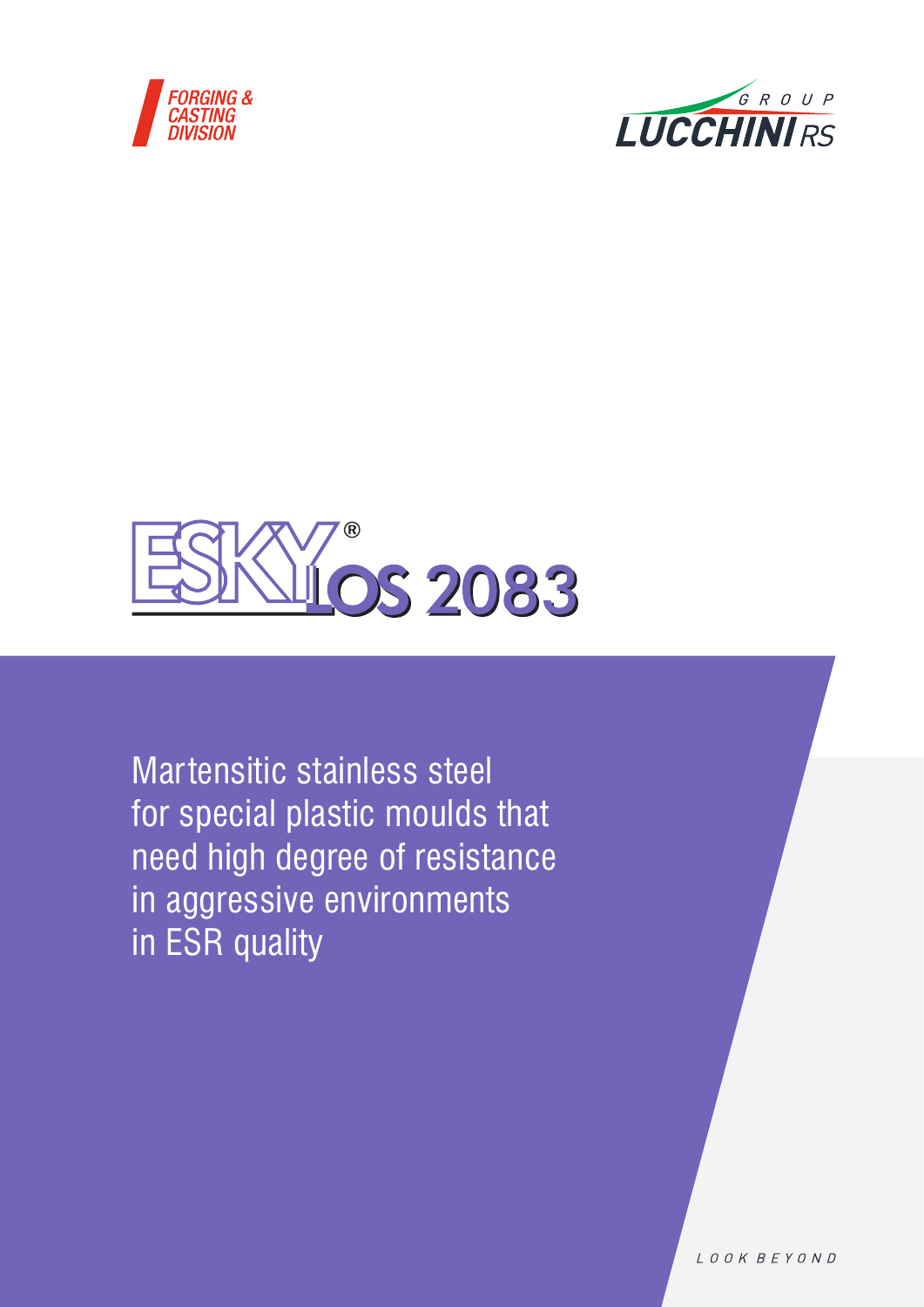





# General characteristics

EskyLos® 2083 is an advanced martensitic stainless steel, Chromium based, for plastic moulds that need resistance to wear and corrosion.

EskyLos® 2083 is the ideal option if the following characteristics are simultaneously required:

- good hardness and wear resistance after heat treatment;
- soft corrosion resistance;
- homogeneous mechanical properties throughout the mould, up to 500 mm in thickness.

EskyLos® 2083 is obtained through a special 'super clean' manufacturing process, followed by the ESR (Electro-Slag-Melting) technology.

This technology offers the following advantages:

- increase of material homogeneity;
- high micro-cleanness level:
- total isotropy of the material;
- very low segregation level.

Resistance to corrosion allows the surface characteristics of the mould to be maintained over time.

This means that the die can be stocked with no need for special precautions to be taken and with the certainty of being able to use the mould whenever needed.

The expensive and complicated operations of cleaning and setting up the die are not needed before usage.

EskyLos® 2083 is normally supplied in the annealed condition with surface hardness lower than 220 HB, in order to guarantee excellent machinability.

Upon request, EskyLos® 2083 can be supplied in the prehardened condition with hardness 300-340 HB.

EskyLos® 2083 offers the following advantages:

- good machinability in annealed conditions (HB < 250);
- good hardening stability and low distorsion;
- good wear resistance;
- good corrosion resistance:
- excellent polishability in hardened condition.

Constant development in processing technologies require the use of EskyLos® 2083, thanks to its high fatigue, wear and corrosion resistance, combined with its excellent dimensional stability and extremely low distortions.

Thanks to its quasi-isotropic properties of ESR quality, EskyLos® 2083 represents one of the most important tough options, for highly resistant plastic moulds that need very high pressure strength, excellent resistance to abrasion and corrosion.

The increasing in the use of synthetic and abrasive materials has led manufacturers to use EskyLos® 2083 also when suitability for polishing and graining, combined with abrasion, corrosion and compression resistance, are required.

This grade is suitable for the production of moulds up to 500 mm in thickness subject to corrosive and abrasive actions due to aggressive polymers (PVC, recycled polymers, etc.) or to unfavorable atmospheric conditions (high humidity / salinity).

EskyLos® 2083 is 100% ultrasonically inspected, according to the most demanding of NDT standards.

EskyLos® 2083 is also designed with the aim to guarantee the minimum use of virgin materials, moving toward the use of scrap categories difficult to be recycled, that can became food for the steel making production of EskyLos® 2083 grade.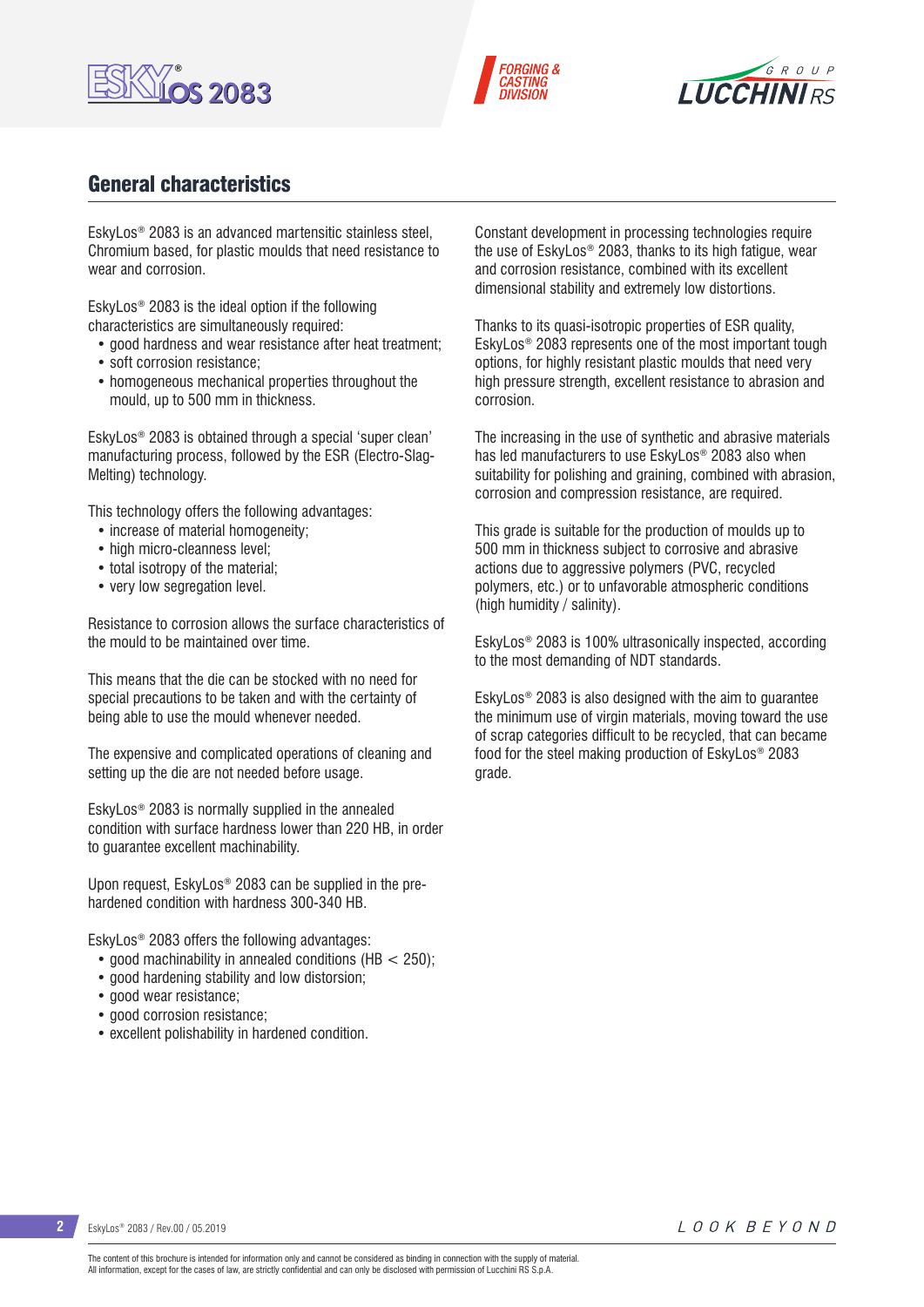





# Chemical analysis

|                        | Range | $C[\%]$ | Si [%] | Cr [%] | Mn $[%]$ |
|------------------------|-------|---------|--------|--------|----------|
| <b>ESKY os 2083</b>    | min   | 0,33    |        | 12,50  | 0,30     |
| Alloying [% in weight] | max   | 0,43    | 1,00   | 13,50  | 0,60     |

Table for comparison of international classification

| W. Nr.                 | 1.2083        |
|------------------------|---------------|
| <b>DIN EN ISO 4957</b> | X42Cr13       |
| <b>AFNOR</b>           | <b>Z40C14</b> |
| <b>AISI</b>            | 420           |

Lucchini RS's tool steels have been researched and formulated in order to optimize the material performances.

The brand name identifies the Lucchini RS product and the number evokes the Werkstoff classification or other means of reflecting the characteristics of use.

## Main applications

EskyLos® 2083 is suitable for the following applications:

- moulds for corrosive plastic materials (PVC, recycled polymers, etc.);
- moulds for the automotive industry and optical parts (head lamp components);
- moulds for medical instruments;
- moulds for food industry products;
- moulds for the cosmetics industry;
- moulds for rubber pressing;
- dies and gauges for PVC extrusion;
- mechanical parts for extrusion presses (ex. extrusion heads).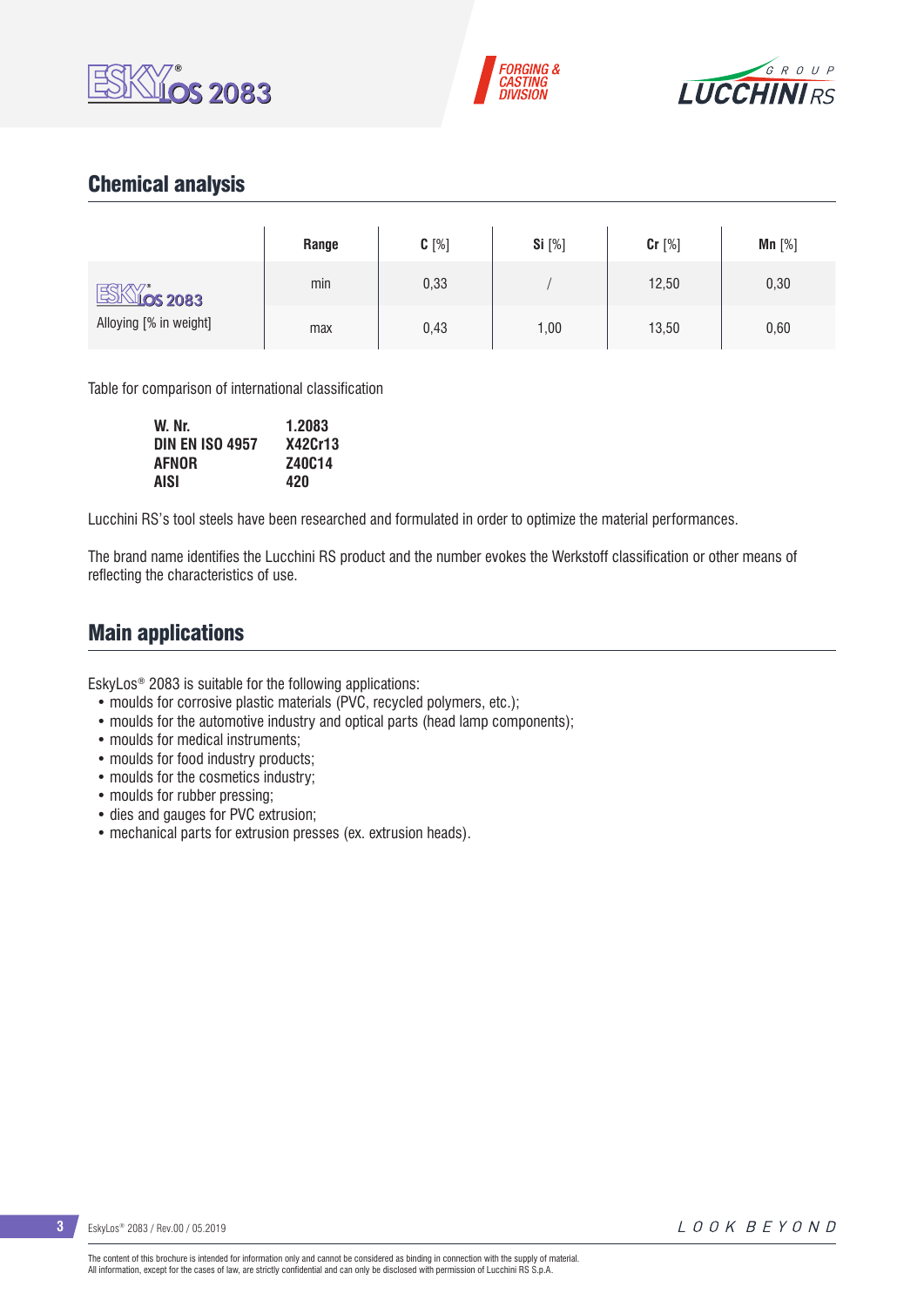





## Physical and mechanical properties

### *Main physical properties*

| <b>DS 2083</b>                                                         | $20^{\circ}$ C | $250^{\circ}$ C | $500\degree C$ |
|------------------------------------------------------------------------|----------------|-----------------|----------------|
| Modulus of elasticity [GPa]<br>$(1GPa = 1000 MPa)$                     | 210            | 198             | 177            |
| Coefficient of thermal<br>expansion from 20 $\degree$ C<br>at [10-6/K] |                | 11,5            | 12,1           |
| Thermal conductivity<br>[W/mK]                                         | 16.5           | 19.8            | 24.1           |

#### *Main mechanical properties*

*Stress Relieving*

| <b>OS 2083</b>                           | $20^{\circ}$ C | $200\degree$ C | $600\degree C$ |
|------------------------------------------|----------------|----------------|----------------|
| Ultimate Tensile strength<br>(UTS) [MPa] | 1.350          | 1.100          | 660            |
| <b>Yield stress</b><br>(YS) [MPa]        | 1.200          | 980            | 485            |

These values are average values obtained on a sample which has been hardened at 980°C, quenched and tempered at 550 °C to achieve hardness of 42 HRc.

## Heat treatments

EskyLos® 2083 is supplied in the annealed condition with hardness lower than 220 HB, or in the pre-hardened condition.

We suggest applying the following parameters if a different hardness is required or if heat treatment is needed.

This information is only indicative and must be adapted, depending on the different heat treatment requirements, facilities employed and on the thickness of the bar.

#### *Soft annealing*

| Suggested temperature | 750 °C                                                                    |  |  |  |  |
|-----------------------|---------------------------------------------------------------------------|--|--|--|--|
| Soaking time          | 60 min every 25 mm thickness                                              |  |  |  |  |
| Cooling               | Slow in the furnace at max 20 °C/h to<br>600 °C, then at room temperature |  |  |  |  |

Soft annealing is useful to improve machinability. The obtained hardness is lower than 220 HB.

| Suggested temperature<br>range | 150 - 430 °C                                                       |  |  |  |  |
|--------------------------------|--------------------------------------------------------------------|--|--|--|--|
| Soaking time                   | 60 min every 25 mm thickness                                       |  |  |  |  |
| Cooling                        | Slow in the furnace at max 20 $\degree$ C/h<br>to 200 $\degree$ C. |  |  |  |  |

The stress relieving temperature will be 50° C lower than the tempering temperature previously applied, but the range 450 – 550°C is not recommended, because of their possible embrittling effects.

Stress relieving is recommended where it is necessary to eliminate residual stresses induced by mechanical working or by a preceding heat treatment.

**4** EskyLos® 2083 / Rev.00 / 05.2019

LOOK BEYOND

The content of this brochure is intended for information only and cannot be considered as binding in connection with the supply of material. All information, except for the cases of law, are strictly confidential and can only be disclosed with permission of Lucchini RS S.p.A.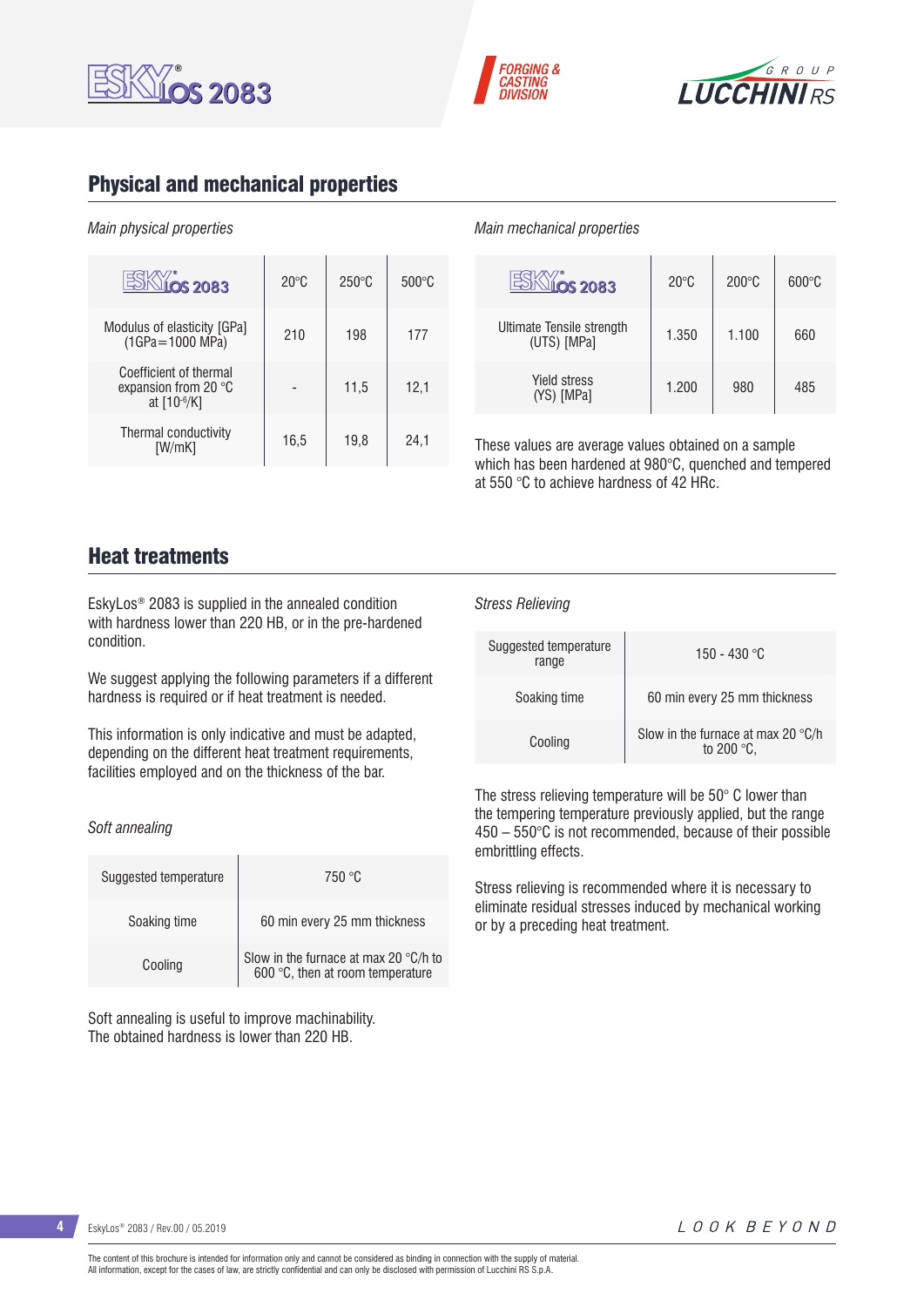





Tempering repeated two times are recommended, in order to reduce the amount of retained austenite.



The suggested temperature of tempering should be outside the not recommended tempering range of 450 – 550°C (blu range), because of their possible embrittling effects.



Tempering curve of EskyLos® 2083 samples austenitised at different temperatures between 980°C and 1.040 °C.

The two optimum tempering temperatures are:

- 350°C: highest strength, high toughness;
- 600°C: moderate strength, high toughness.

If the not recommended tempering range cannot be avoided, in order to reach very high values of Hardness (around 50 HRC) on large section moulds, please consult Lucchini RS specialists.

A slightly secondary hardening effect is observed in the vicinity of 500°C after tempering, which can be attributed to the precipitation of Cr23C6 carbides heterogeneously distributed in the martensite matrix and that can lead to the loss of corrosion resistance of the steel.

*Hardening*

| Pre heating                          | 700 °C                               |
|--------------------------------------|--------------------------------------|
| Heating                              | 50 $\degree$ C/h max                 |
| Soaking time                         | 60 min every 25 mm thickness         |
|                                      |                                      |
| Austenising suggested<br>temperature | $980^{\circ}$ C - 1.040 $^{\circ}$ C |
| Heating                              | 50 $\degree$ C/h max                 |
| Soaking time                         | 60 min every 25 mm thickness         |
| Cooling                              | water, air, gas                      |

We suggest to carry out hardening on material supplied in the annealed condition and tempering immediately afterwards.

We suggest to avoid the highest temperature of austenitization, because higher is the temperature of austenitization and higher becomes the retained austenite content, not total transformed in martensite during cooling.

In any case, a sub-zero cooling treatment (cryogenic cooling technology) is recommended, in order to reach Mf temperature, that represents the final temperature transformation.

#### *Tempering*

| Suggested temperature | The tempering temperature to be.<br>applied to the material depends on<br>the required mechanical properties.<br>See following graph. |  |  |  |  |
|-----------------------|---------------------------------------------------------------------------------------------------------------------------------------|--|--|--|--|
| Soaking time          | 60 min every 25 mm thickness                                                                                                          |  |  |  |  |
| Cooling               | Room temperature                                                                                                                      |  |  |  |  |

**5** EskyLos® 2083 / Rev.00 / 05.2019

LOOK BEYOND

The content of this brochure is intended for information only and cannot be considered as binding in connection with the supply of material. All information, except for the cases of law, are strictly confidential and can only be disclosed with permission of Lucchini RS S.p.A.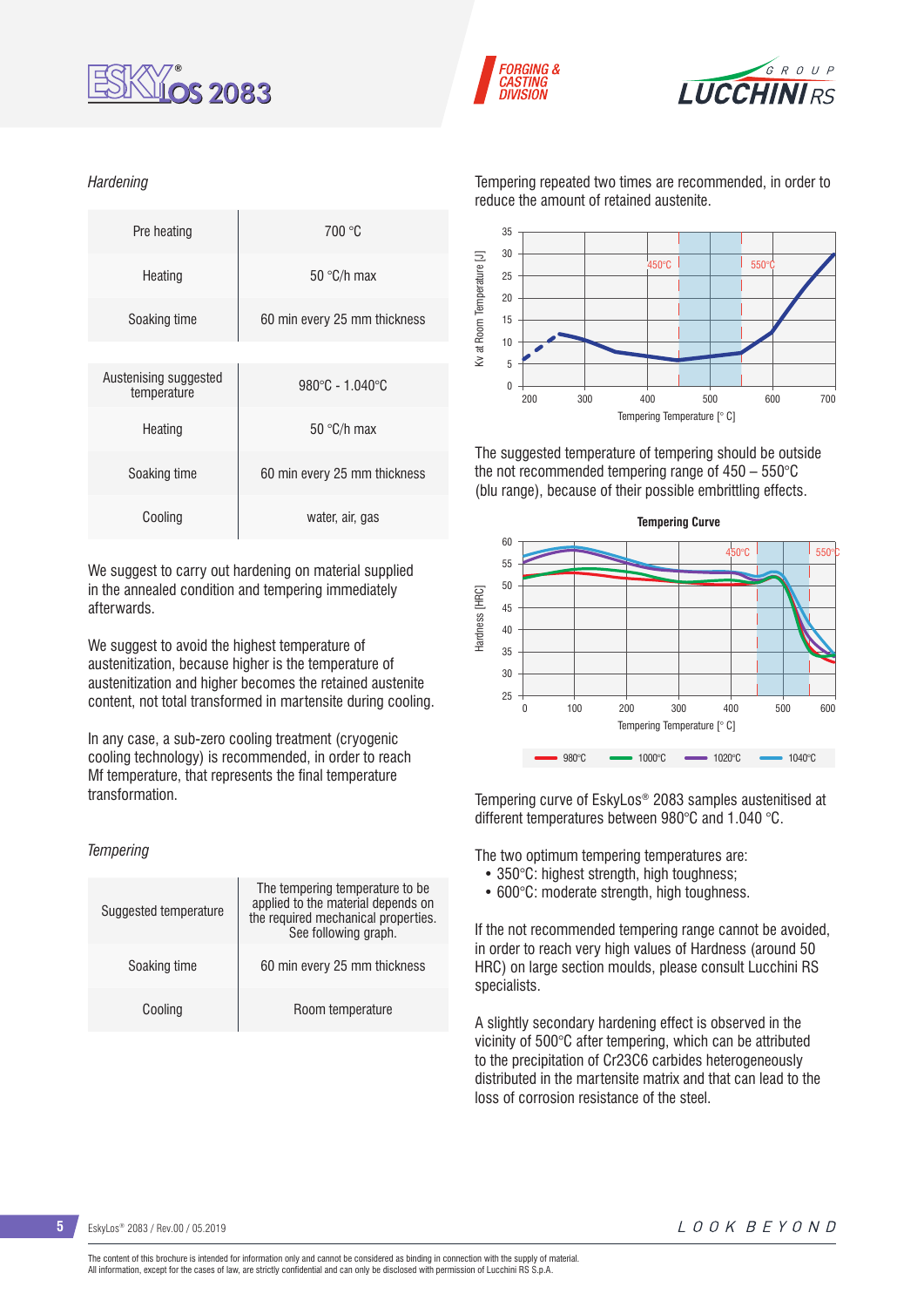





# CCT Curve



# Microstructure of EskyLos® 2083

EskyLos® 2083 in annealed condition: Globular Pearlite with dispersed Carbides



EskyLos® 2083 in hardening condition: Tempered Martensite with dispersed Carbides



The content of this brochure is intended for information only and cannot be considered as binding in connection with the supply of material.<br>All information, except for the cases of law, are strictly confidential and can o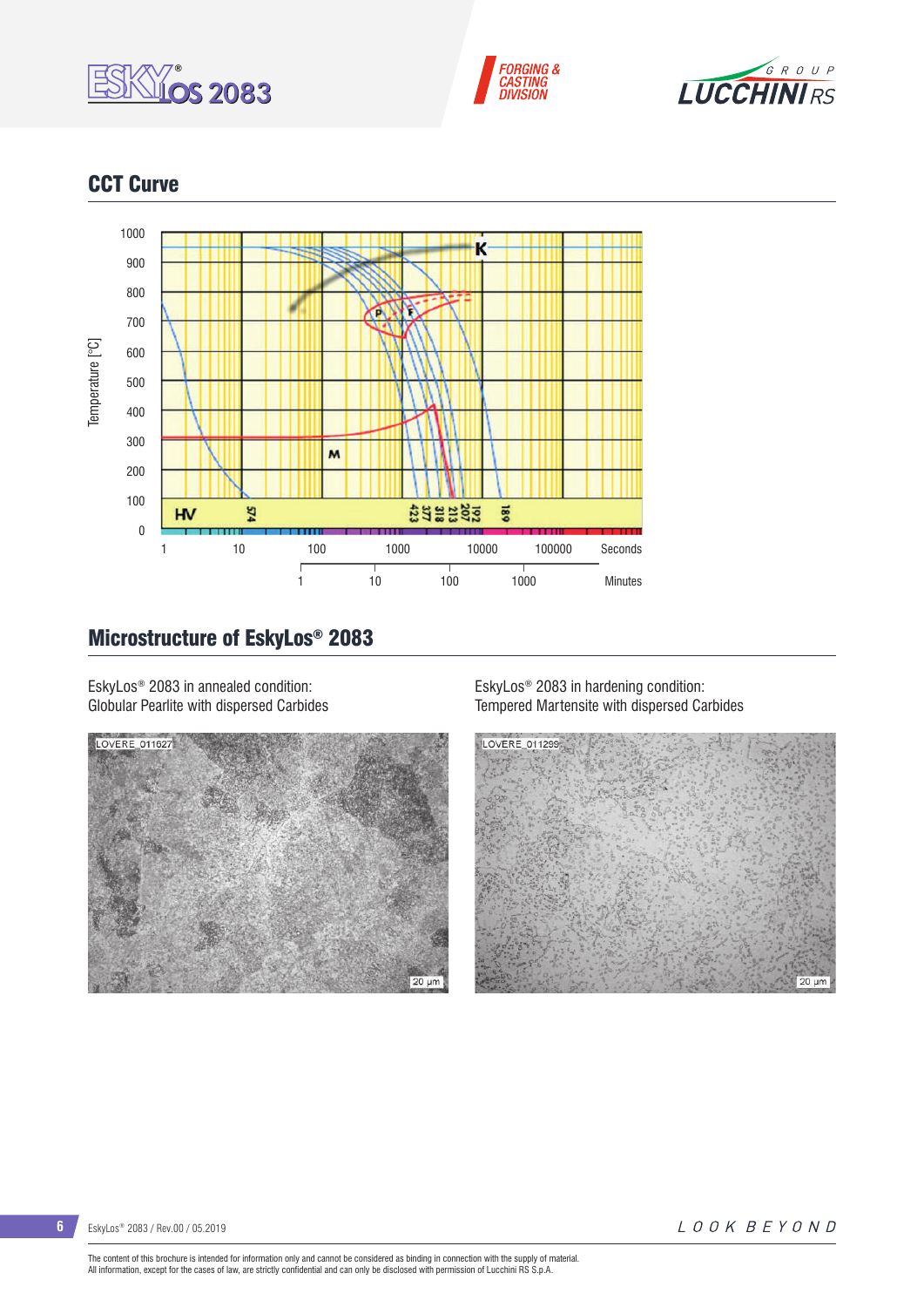





# Quick comparison guide among the different grades for Plastics Industry

The following table shows a quick comparison among the most important characteristics of the pre-hardened grades normally applied in plastic moulding.

| <b>Lucchini RS Mould steel Family for plastics Industry</b> |                |                |                |                |                  |                      |                      |                    |                |                |                    |                |                |                |                |                |                |                |                |
|-------------------------------------------------------------|----------------|----------------|----------------|----------------|------------------|----------------------|----------------------|--------------------|----------------|----------------|--------------------|----------------|----------------|----------------|----------------|----------------|----------------|----------------|----------------|
| Pre-hardened Not Corrosion Resistant Mould Steel Grades     |                |                |                |                |                  |                      |                      |                    |                |                |                    |                |                |                |                |                |                |                |                |
| <b>Special features</b><br>and delivered                    |                |                |                |                |                  |                      | <b>KEYLOS</b>        |                    |                |                |                    |                |                |                |                | <b>ESKYLOS</b> |                | <b>BEYLOS</b>  |                |
| conditions                                                  | 1730           | 1730<br>M      | 7225           | <b>ON</b>      | 2312             | 2311                 | <b>UP</b>            | 2738<br><b>MSH</b> | 2738           | <b>PLUS</b>    | 2738<br><b>MHH</b> | 2002           | 6959           | 2002           | 6959           | 2340           | 2365<br>M      | 2711           | 2714           |
| HB in surface<br>in Annealed<br>condition                   | T              | $\sqrt{ }$     |                |                |                  | $\sqrt{\phantom{a}}$ | $\sqrt{\phantom{a}}$ | 1                  | 1              |                | $\prime$           |                | $\,<$<br>220   |                | $\,<$<br>220   | $\,<$<br>220   | $\,<$<br>220   | $\,<$<br>250   | $\,<$<br>250   |
| HB in surface<br>Pre-hardened                               | $\leq$<br>200  | $\leq$<br>210  | 220<br>270     | 280<br>330     | 280<br>330       | 280<br>330           | 280<br>330           | 280<br>330         | 290<br>340     | 300<br>350     | 320<br>360         | 360<br>400     | 370<br>410     | 360<br>400     | 370<br>410     | 400<br>450     | 400<br>450     | 370<br>410     | 370<br>410     |
| Maximum<br>thickness [mm]                                   | 300            | 300            | 500            | 500            | 600              | 600                  | 800                  | 800                | 1.000          | 800            | $1.200$ 1.200      |                | 500            | 500            | 500            | 500            | 500            | 500            | 700            |
| Hardness and<br><b>Wear Resistance</b>                      | 1              | 1              | 1              | $\overline{2}$ | $\overline{2}$   | $\overline{2}$       | $\overline{2}$       | 3                  | $\overline{2}$ | 3              | 3                  | 3              | 3              | 3              | 3              | 4              | 4              | 3              | 3              |
| Dearee of<br>Through Hardening<br>in the section            | 1              | 1              | 1              | 1              | $\boldsymbol{2}$ | $\boldsymbol{2}$     | 3                    | 3                  | 3              | 3              | 4                  | 4              | 4              | 4              | 4              | 3              | 3              | 3              | 3              |
| Toughness                                                   | 1              | 1              | $\overline{2}$ | $\overline{2}$ | 1                | 3                    | 3                    | 3                  | $\overline{2}$ | 3              | 3                  | 3              | 4              | 3              | 4              | 3              | $\overline{2}$ | 4              | 4              |
| Machinability<br>after Annealing                            | $\sqrt{2}$     | $\sqrt{2}$     |                | $\sqrt{2}$     | $\sqrt{2}$       | $\sqrt{\phantom{a}}$ | $\sqrt{2}$           | $\sqrt{2}$         | $\sqrt{2}$     | $\overline{1}$ | $\sqrt{2}$         | $\prime$       | 3              | $\prime$       | 3              | 3              | 3              | 3              | 3              |
| Machinability<br>after Hardening                            | 3              | 3              | $\overline{2}$ | 1              | 4                | $\overline{2}$       | $\overline{2}$       | $\overline{2}$     | $\overline{2}$ | $\overline{2}$ | $\overline{2}$     | $\overline{2}$ | 1              | $\overline{2}$ | 1              | 1              | 1              | 1              | 1              |
| Etch-Grainability                                           | 1              | 1              | 1              | $\overline{2}$ | $\bf{0}$         | 3                    | 3                    | 3                  | 3              | 3              | 3                  | 3              | $\overline{2}$ | 4              | 4              | 4              | 4              | $\overline{2}$ | 2              |
| Polishability                                               | $\overline{2}$ | $\overline{2}$ | $\overline{2}$ | $\overline{2}$ | $\bf{0}$         | 3                    | 3                    | 3                  | 3              | 3              | 3                  | 3              | $\overline{2}$ | 4              | 4              | 4              | 4              | 3              | 3              |
| Repair<br>by Welding                                        | 1              | 1              | 1              | 0              | $\bf{0}$         | $\mathbf{1}$         | 1                    | $\overline{2}$     | $\mathbf{1}$   | $\overline{2}$ | $\overline{2}$     | $\overline{2}$ | 1              | $\overline{2}$ | 1              | 1              | 1              | 1              | 1              |
| Thermal<br>Conductivity                                     | 3              | 3              | $\overline{2}$ | $\overline{2}$ | $\overline{2}$   | $\overline{2}$       | $\overline{2}$       | 3                  | $\overline{2}$ | 3              | 3                  | 3              | $\overline{2}$ | 3              | $\overline{2}$ | 1              | 1              | $\overline{2}$ | $\overline{2}$ |
| Corrosion<br>Resistance                                     | $\bf{0}$       | 0              | 0              | 0              | $\bf{0}$         | $\bf{0}$             | $\bf{0}$             | 0                  | 0              | 0              | 0                  | 0              | 0              | 0              | $\bf{0}$       | $\bf{0}$       | 0              | O              | 0              |

**4 Excellent 3 Very Good 2 Good 1 Normal 0 Unsuitable**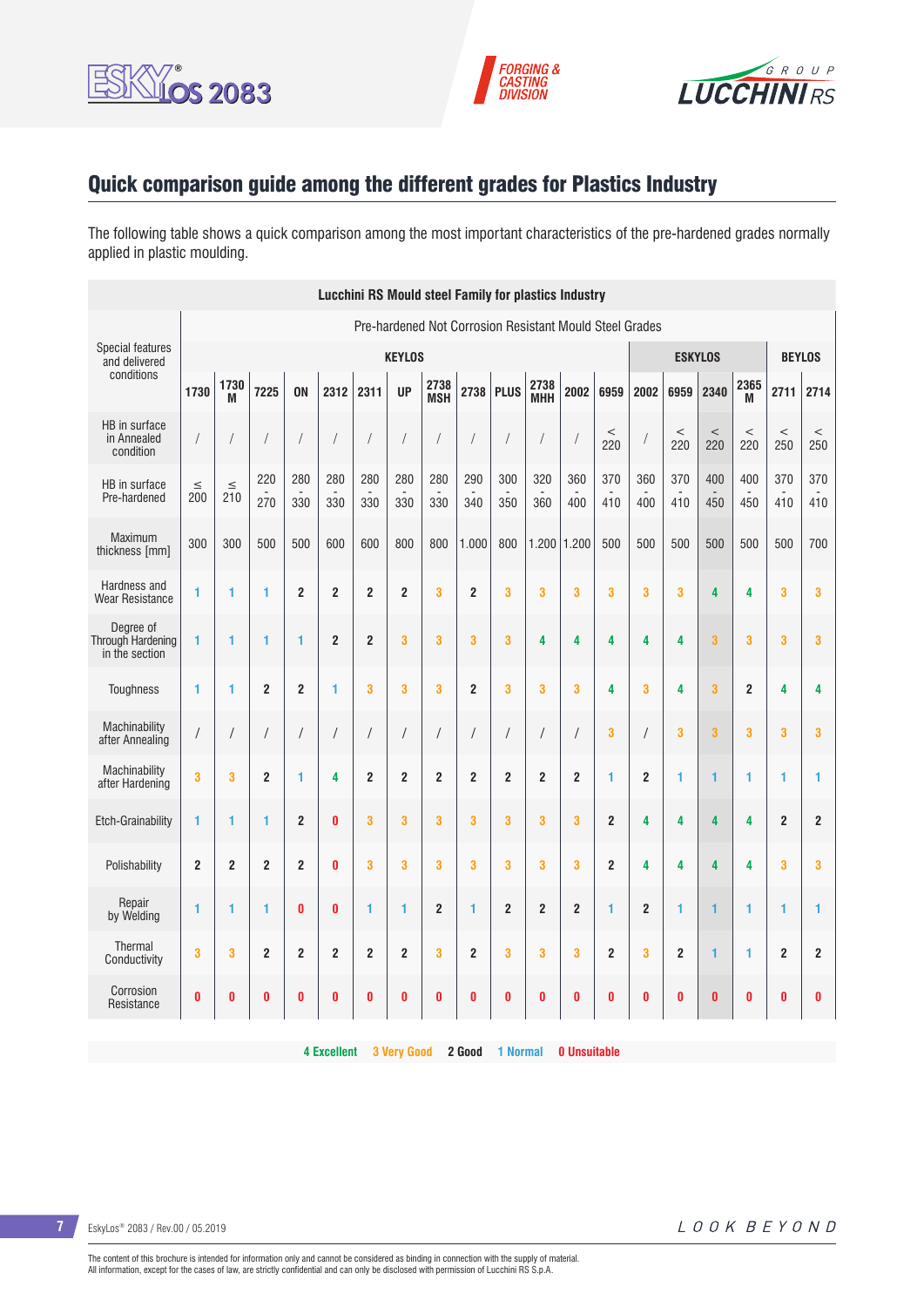





## Quick comparison guide among the different grades

The following table shows a quick comparison among the most important characteristics of the annealed and pre-hardened grades normally applied in corrosion resistant plastic moulding.

| <b>Lucchini RS Mould steel Family for plastics Industry</b>     |                         |                         |                                |                         |                         |                         |                  |                |
|-----------------------------------------------------------------|-------------------------|-------------------------|--------------------------------|-------------------------|-------------------------|-------------------------|------------------|----------------|
|                                                                 |                         |                         | <b>Precipitation Hardening</b> |                         |                         |                         |                  |                |
| <b>Special features</b><br>and delivered                        |                         |                         | <b>ESKYLOS</b>                 | <b>ESKYLOS</b>          |                         |                         |                  |                |
| conditions                                                      | 2083                    | 2084                    | 2085                           | 2316                    | 2316S                   | 2083                    | 4542             | 2001           |
| HB in surface<br>in Annealed<br>condition                       | < 220                   | < 220                   | < 220                          | < 220                   | < 220                   | < 220                   | < 355            | 310<br>350     |
| HB in surface<br>Pre-hardened<br>or Hardened<br>after machining | 400<br>450              | 400<br>450              | 400<br>450                     | 400<br>450              | 400<br>450              | 400<br>450              | 300<br>400       | 350<br>450     |
| Maximum<br>thickness [mm]                                       | 500                     | 500                     | 500                            | 500                     | 500                     | 500                     | 500              | 500            |
| Hardness and<br><b>Wear Resistance</b>                          | 4                       | 4                       | 4                              | 4                       | 4                       | 4                       | $\mathbf 2$      | 3              |
| Degree of<br>Through Hardening<br>in the section                | $\overline{\mathbf{3}}$ | $\overline{2}$          | $\overline{\mathbf{c}}$        | $\overline{2}$          | $\overline{\mathbf{2}}$ | $\overline{\mathbf{3}}$ | 4                | 3              |
| Toughness                                                       | $\overline{2}$          | 1                       | 1                              | $\overline{2}$          | 1                       | $\overline{2}$          | $\overline{2}$   | $\overline{2}$ |
| Machinability<br>after Annealing                                | $\boldsymbol{2}$        | $\overline{\mathbf{3}}$ | 3                              | $\mathbf 2$             | 3                       | $\boldsymbol{2}$        | $\boldsymbol{2}$ | 3              |
| Machinability<br>after Hardening                                | 1                       | $\overline{\mathbf{2}}$ | $\overline{2}$                 | 1                       | $\overline{2}$          | 1                       | 1                | 1              |
| Etch-Grainability                                               | $\boldsymbol{2}$        | $\mathbf{1}$            | 1                              | $\overline{\mathbf{2}}$ | 1                       | 4                       | 4                | 4              |
| Polishability                                                   | $\mathbf 2$             | 1                       | $\blacksquare$                 | $\overline{2}$          | 1                       | 3                       | 3                | 3              |
| Repair<br>by Welding                                            | 1                       | $\mathbf{0}$            | $\pmb{0}$                      | 1                       | O                       | 1                       | $\mathbf 2$      | 1              |
| Thermal<br>Conductivity                                         | $\mathbf{1}$            | 1                       | 1                              | 1                       | 1                       | 1                       | 1                | 1              |
| Corrosion<br>Resistance                                         | $\mathbf 2$             | $\boldsymbol{2}$        | $\overline{\mathbf{c}}$        | $\boldsymbol{2}$        | $\overline{\mathbf{2}}$ | $\mathbf{2}$            | 1                | $\bf{0}$       |
|                                                                 |                         |                         |                                |                         |                         |                         |                  |                |

**4 Excellent 3 Very Good 2 Good 1 Normal 0 Unsuitable**

The information and the data presented here are typical or average values and are not a guarantee of maximum or minimum values.

Applications specifically suggested for materials described herein and in the quick comparison guide among the different grades are made solely for the purpose of illustration to enable the reader to make his own evaluation and are not intended as warranties, either express or implied, of fitness for these or other purposes.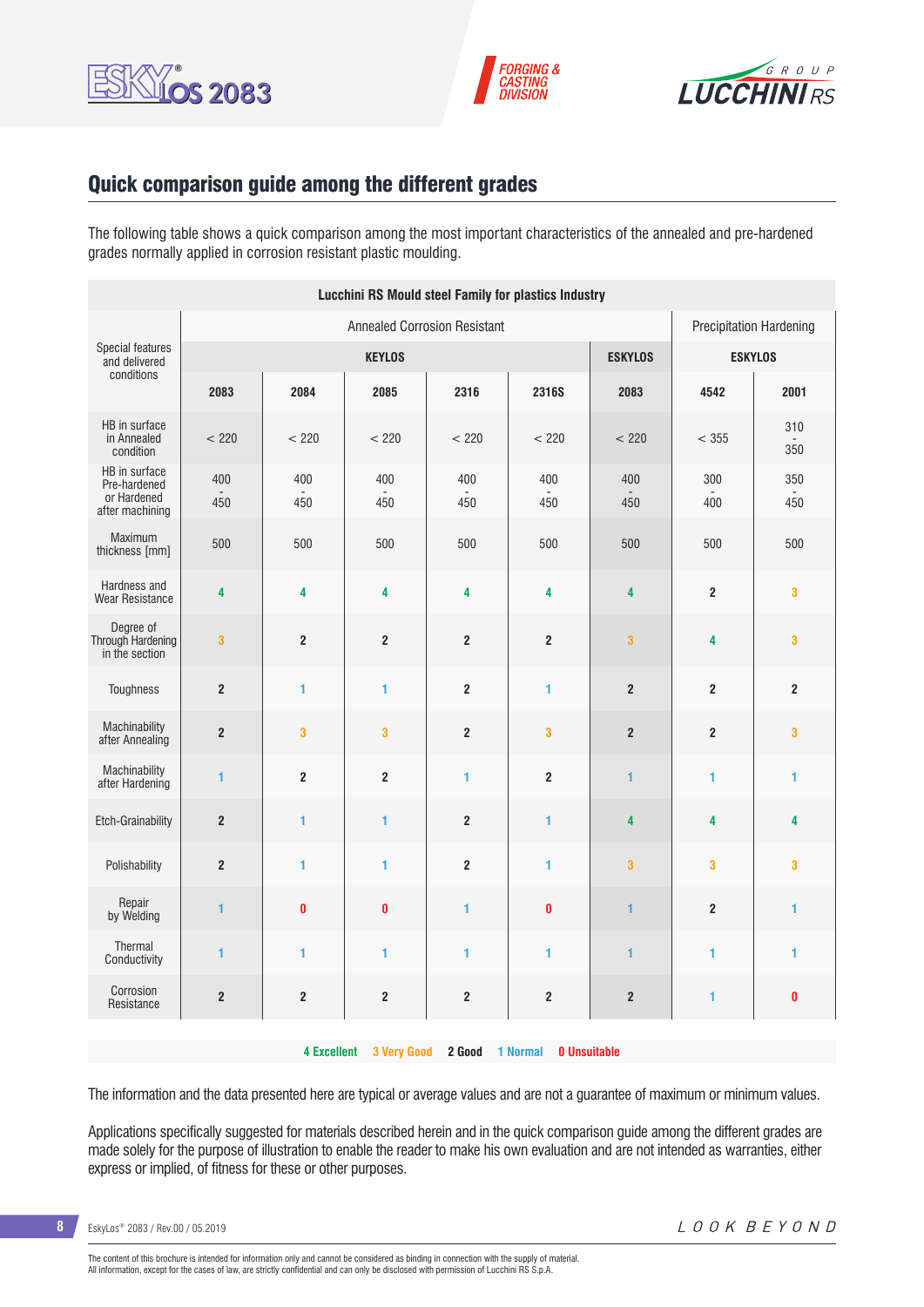





# The advantages of the ESR technology

The ESR (Electro-Slag-Melting) manufacturing technology offers the following advantages:

- increase of material toughness:
- high micro-cleanness level;
- total isotropy of the material;
- very low segregation level.

The ESR process is based on ingot remelting, through a traditional VD (vacuum degassing) process, using a particular copper ingot mould that contains basic slag.

The ingot is remelted in a way that the liquid metal passes through the slag, which acts as a filter and retains the inclusions.

The process of solidification inside the ingot mould is faster than in a traditional process.

The result is homogeneous and isotropic steel.







Thanks to the ESR process, EskyLos® 2083 satisfies the most difficult requirements in terms of suitability to polishing. It is suitable for the manufacture of moulds subjected to mirror polishing and to high mechanical stress.

**9** EskyLos® 2083 / Rev.00 / 05.2019

LOOK BEYOND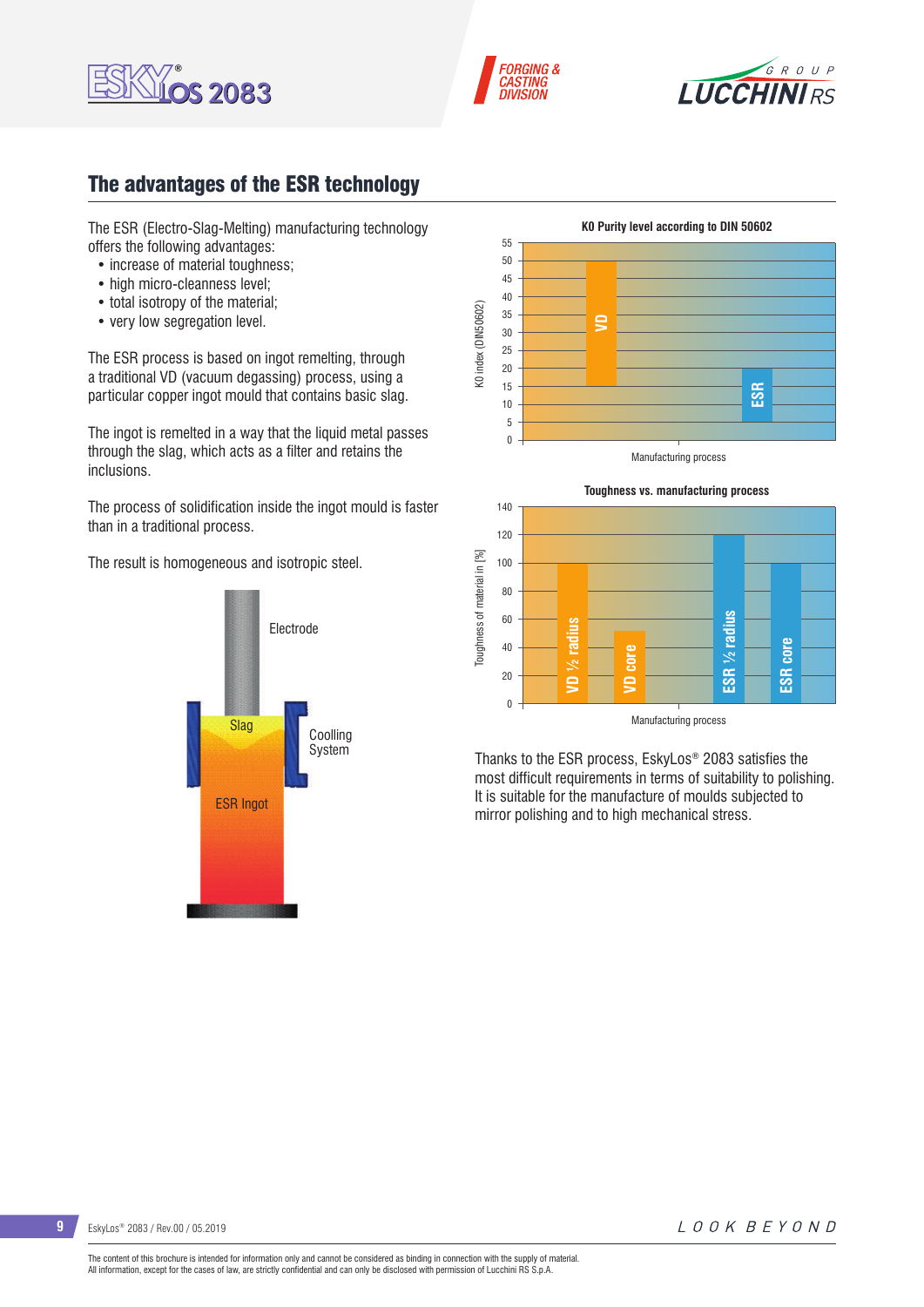





# Guidance for machining

 $\overline{1}$ 

The following parameters are indicative only and must be adapted to the particular application and to the machinery employed. The data refer to material in the annealed condition. Hardness 220 HB max.

### *Turning*

|                                      | Rough machining |            | Finish machining                        |                |
|--------------------------------------|-----------------|------------|-----------------------------------------|----------------|
| Type of insert                       | P20-P40 coated  | <b>HSS</b> | P <sub>10</sub> -P <sub>20</sub> coated | Cermet         |
| V <sub>c</sub> cutting speed [m/min] | $170 \div 220$  | $(\star)$  | $200 \div 250$                          | $240 \div 300$ |
| a, cutting depth [mm]                | $1 \div 5$      | (*)        |                                         | < 0.5          |

### *Milling*

|                                      | Rough machining                             |                                         |            |  |  |  |  |  |  |  |
|--------------------------------------|---------------------------------------------|-----------------------------------------|------------|--|--|--|--|--|--|--|
| Type of insert                       | P <sub>25</sub> -P <sub>35</sub> not coated | P <sub>25</sub> -P <sub>35</sub> coated | <b>HSS</b> |  |  |  |  |  |  |  |
| V <sub>c</sub> cutting speed [m/min] | $140 \div 200$                              | $180 \div 260$                          | $(\star)$  |  |  |  |  |  |  |  |
| $fz$ feed [mm]                       | $0,15 \div 0,3$                             | $0.15 \div 0.3$                         | $(\star)$  |  |  |  |  |  |  |  |
| a, cutting depth [mm]                | $2 \div 4$                                  | $2 \div 4$                              | $(\star)$  |  |  |  |  |  |  |  |

|                         | Pre-finishing                               |                                         |               |  |  |  |
|-------------------------|---------------------------------------------|-----------------------------------------|---------------|--|--|--|
| Type of insert          | P <sub>10</sub> -P <sub>20</sub> not coated | P <sub>10</sub> -P <sub>20</sub> coated | <b>HSS</b>    |  |  |  |
| V cutting speed [m/min] | $160 \div 240$                              | $240 \div 280$                          | $(\texttt{'}$ |  |  |  |
| $f$ , feed [mm]         | $0,2 \div 0,3$                              | $0,2 \div 0,3$                          | $(\star)$     |  |  |  |
| a, cutting depth [mm]   | $1 \div 2$                                  | $1 \div 2$                              | $(\star)$     |  |  |  |

|                                      | Finishing                                   |                                         |                 |  |  |  |
|--------------------------------------|---------------------------------------------|-----------------------------------------|-----------------|--|--|--|
| Type of insert                       | P <sub>10</sub> -P <sub>20</sub> not coated | P <sub>10</sub> -P <sub>20</sub> coated | Cermet P15      |  |  |  |
| V <sub>c</sub> cutting speed [m/min] | $200 \div 260$                              | $240 \div 300$                          | $240 \div 330$  |  |  |  |
| $f$ , feed [mm]                      | $0,05 \div 0,2$                             | $0,05 \div 0,2$                         | $0,05 \div 0,2$ |  |  |  |
| a, cutting depth [mm]                | $0.5 \div 1$                                | $0.5 \div 1$                            | $0.3 \div 0.5$  |  |  |  |

#### *(\*) not advisable*

**10** EskyLos® 2083 / Rev.00 / 05.2019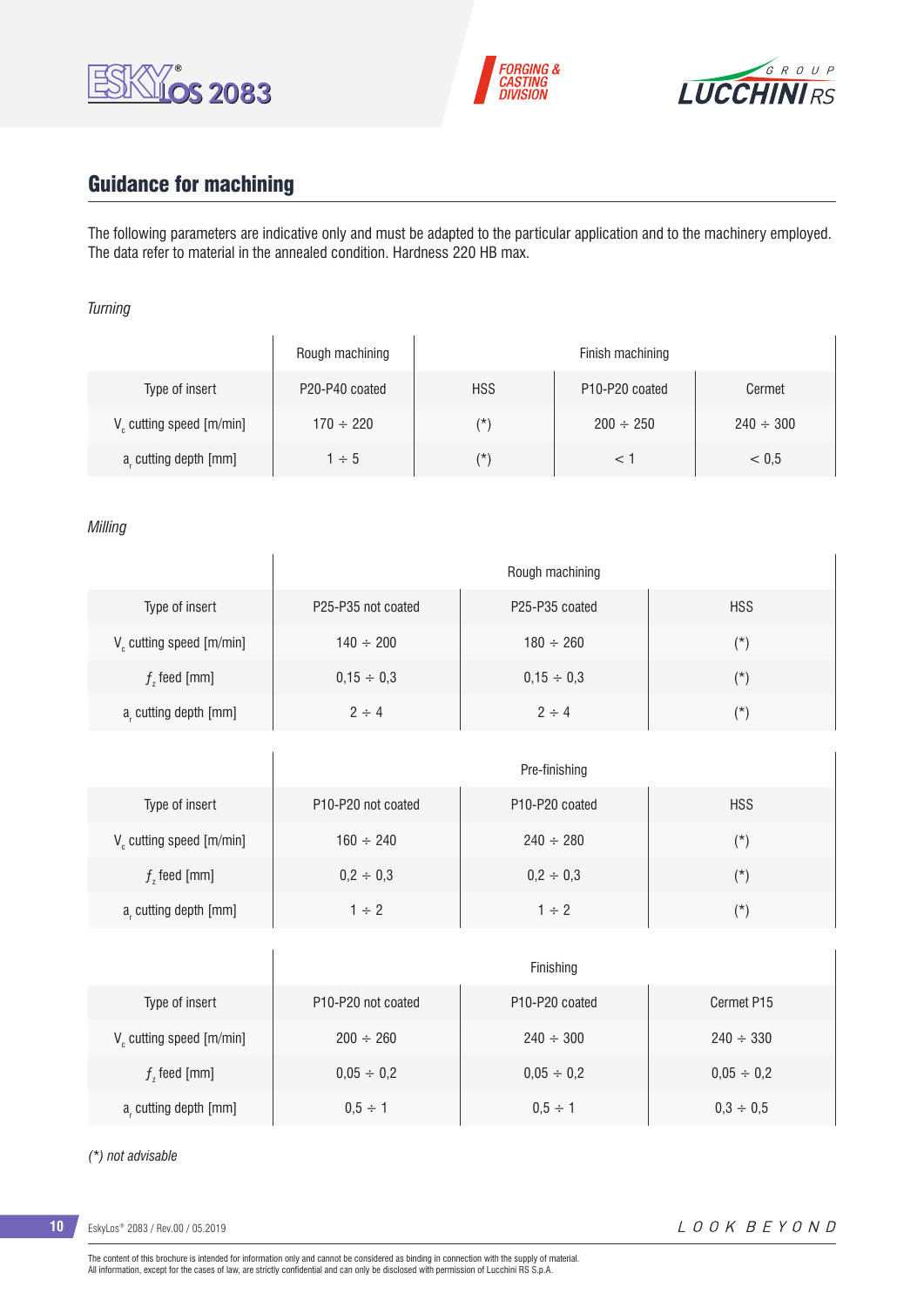





## *Drilling*

| Type of insert                       | tip with interchangeable inserts | <b>HSS</b> | brazed tip       |
|--------------------------------------|----------------------------------|------------|------------------|
| V <sub>c</sub> cutting speed [m/min] | $190 \div 220$                   | (*`        | $60 \div 80$     |
| $fz$ feed per turn [mm/turn]         | $0.05 \div 0.15$                 | (*`        | $0.15 \div 0.25$ |

### *(\*) not advisable*

## *General formulae*

| Type of machining             | Drilling                                                                                                 | Milling                                                                           |
|-------------------------------|----------------------------------------------------------------------------------------------------------|-----------------------------------------------------------------------------------|
| n: number of turns of mandrel | $V_r * 1000 / \pi * D_r$                                                                                 | $V_r * 1000 / \pi * D_c$                                                          |
| $V_f$ : feed speed [m/min]    | $V_{f} = f_{7}$ * n                                                                                      | $V_{f} = f_{i} * n * z_{n}$                                                       |
| $fz$ feed per turn [mm/turn]  | -                                                                                                        | $f_{n} = V_{f} / n$                                                               |
| <b>Note</b>                   | $D_c$ : Milling cutter or tip diameter [mm]<br>V <sub>c</sub> : cutting speed [m/min]<br>$f$ : feed [mm] | $f_n$ : feed per turn [mm/turn]<br>z <sub>a</sub> : No. of milling cutter inserts |

### Approximate equivalent values between hardness and ultimate tensile strength

| HB         | 530   | 520   | 512   | 495   | 480   | 471   | 458   | 445   | 430   | 415   | 405   | 390   | 375   |
|------------|-------|-------|-------|-------|-------|-------|-------|-------|-------|-------|-------|-------|-------|
| <b>HRc</b> | 54    | 53    | 52    | 51,1  | 50,2  | 49,1  | 48,2  | 47    | 45,9  | 44,5  | 43,6  | 41,8  | 40,5  |
| <b>MPa</b> | 1.900 | 1.850 | .800  | 1.750 | 1.700 | 1.650 | 1.600 | 1.550 | 1.500 | 1.450 | 1.400 | 1.350 | 1.300 |
|            |       |       |       |       |       |       |       |       |       |       |       |       |       |
| HB         | 360   | 350   | 330   | 320   | 305   | 294   | 284   | 265   | 252   | 238   | 225   | 209   | 195   |
| <b>HRc</b> | 38,8  | 37,6  | 35,5  | 34,2  | 32,4  | 31    | 29    | 27    | $- -$ | --    | --    | $- -$ | --    |
| <b>MPa</b> | 1.250 | 1.200 | 1.150 | 1.100 | 1.050 | 1.000 | 950   | 900   | 850   | 800   | 750   | 700   | 650   |